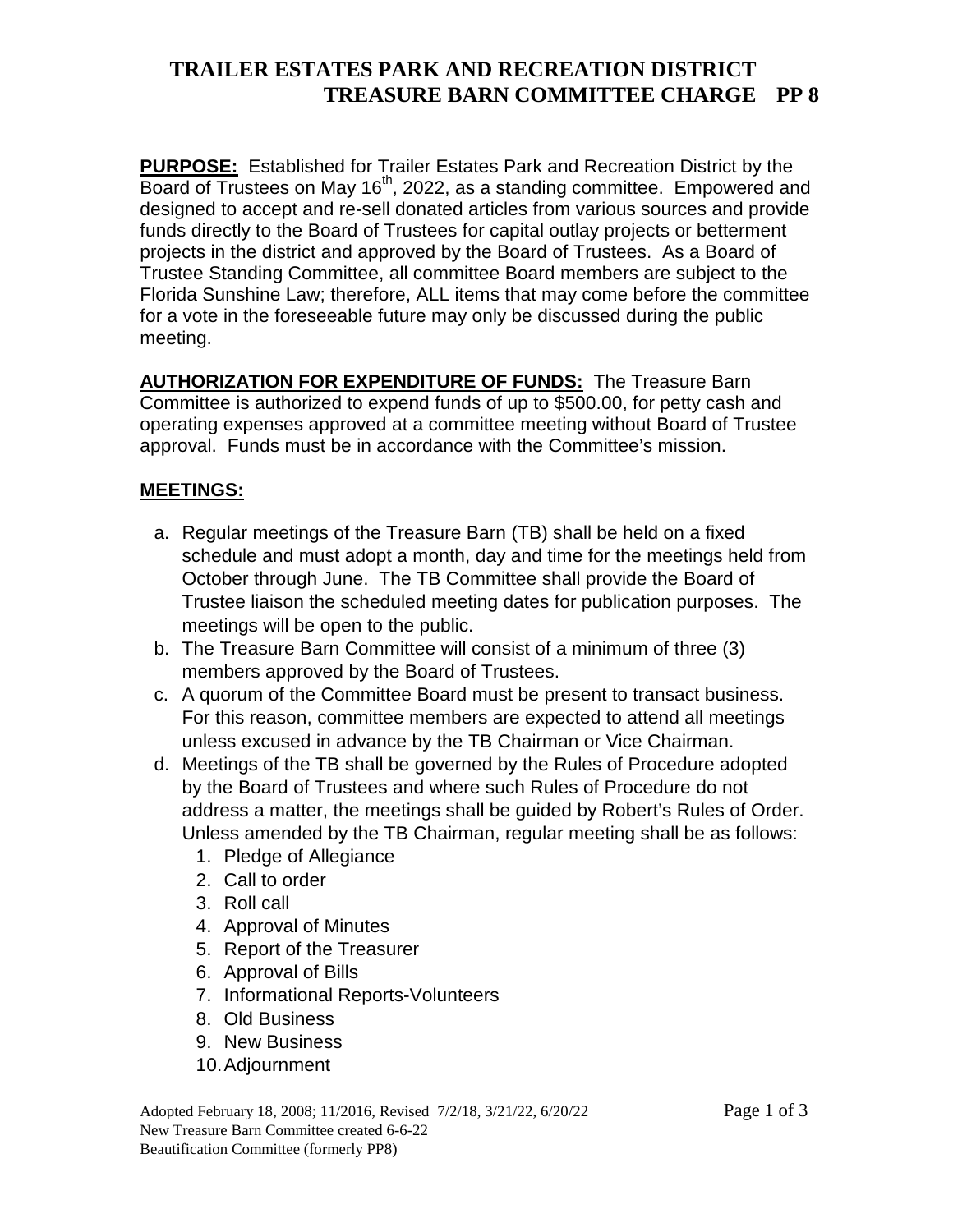# **TRAILER ESTATES PARK AND RECREATION DISTRICT TREASURE BARN COMMITTEE CHARGE PP 8**

- e. The Chairman shall preside at all TB meetings, and vote on all matters submitted to a vote.
- f. The Vice Chairman shall assist the Chairman, and in the absence of the Chairman, shall preside at any meeting.
- g. The Secretary shall keep the minutes, provide copies appropriately to the members and submit a copy to the appointed Board Liaison Trustee for Public Record.

### **OFFICER DUTIES:**

:

- a. **Chairperson:** It will be the charge of the Chairperson to preside at all meetings and follow the accepted agenda of the Treasure Barn and to exert general supervision over all affairs of the Committee and perform all duties as are incidental to the office.
- b. **Vice Chairperson:** It will be the duty of the Vice Chairperson to preside in the absence of the Chairperson.
- c. **Secretary:** The TB Secretary is responsible for providing notice of dates and times of regular and/or special meetings; recording, filing and distribution of minutes for review in all meetings; conducting correspondence of the Committee. Annually, the Secretary will provide to the Secretary Trustee, Trailer Estates Park and Recreation District, the following: names and contact information of the Committee's Officers.
- d. **Treasurer:** The Treasurer's responsibility is to maintain the Committee's finances with the receipt of monies from all proceeds, donations and/or sales. To maintain a regular accounting of the monies received; provide such monies with a receipt form to the Officer Manager and provide Petty Cash receipts for replenishment to the Officer Manager. Finances must balance with the monthly Quick Books report.
- e. Terms of the officers shall be for two (2) years.

### **ORGANIZATION:**

1. At the first meeting in January, from the members, a Chairman, Vice Chairman, Secretary and Treasurer shall be established. Vacancies can be filled by any TE resident by submitting a letter of interest to the TB Chairman or Vice Chairman. The TB Chairman shall submit recommendations to the Board of Trustees liaison for formal appointment by the Board of Trustees.